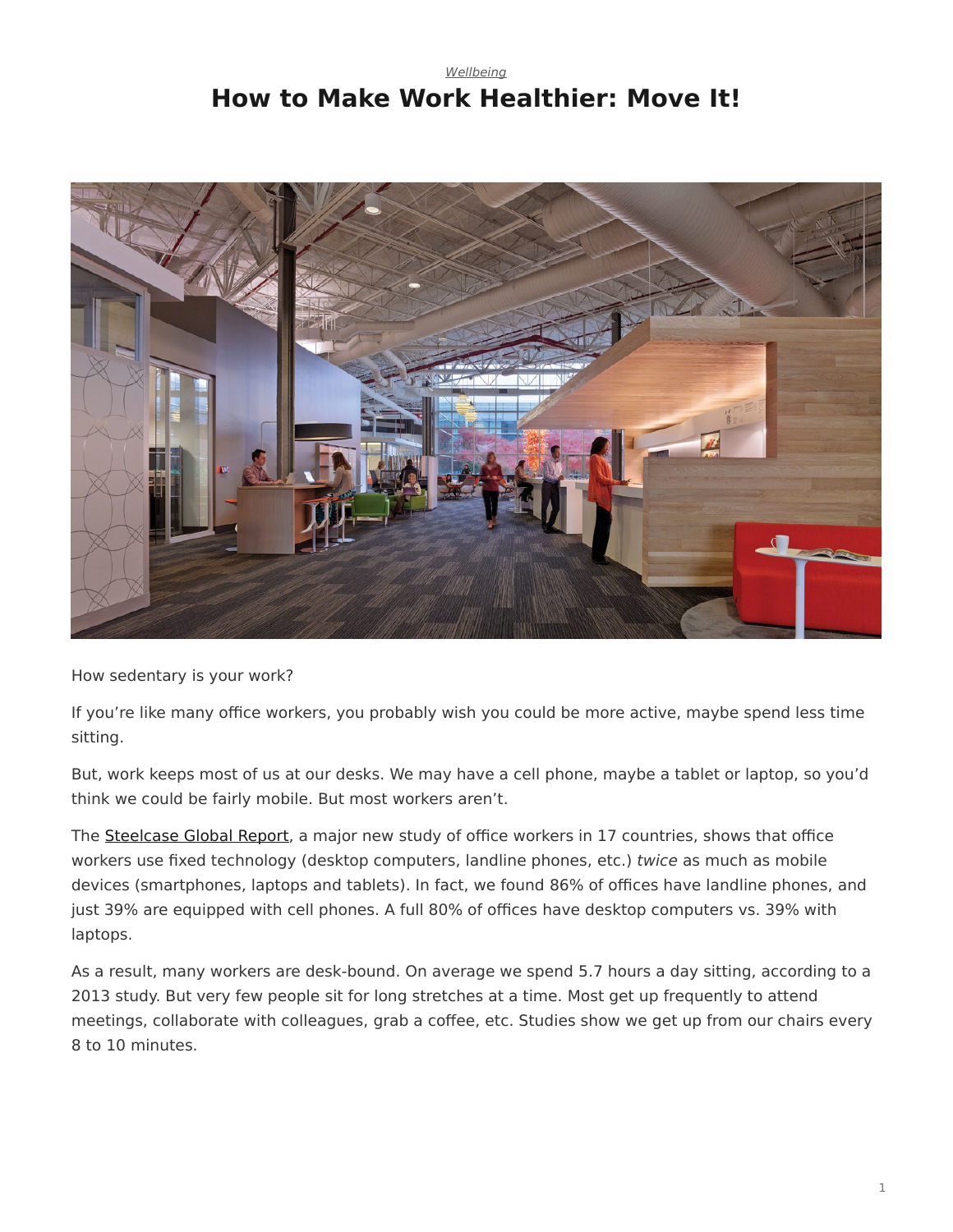Another recently published study, this one of workers in Britain over 16 years, found no link between sitting and mortality. The researchers recommend being cautious in emphasizing sitting as a risk factor for mortality separate from the effect of physical activity.

**This is good news: Sedentary work is less worrisome than we may have previously imagined.** But, this does not mean we should not look for ways to introduce more activity into our lives at work – in fact many workers are demanding it.

# **HOW TO CREATE A MORE ACTIVE WORKPLACE**

Since the work itself is a sedentary pursuit, and will probably always require a lot of sitting, can we rethink how the workplace can help us be more active?

The answer is yes. According to ongoing Steelcase research, there are three strategies to make it happen.

### **1) PROVIDE AN ECOSYSTEM OF SPACES.**

To create a [workplace that promotes activity and movement,](https://www.steelcase.com/employee-wellbeing/) it's critical that you provide employees with a variety of spaces each designed to support different types of work. People at work need to focus, collaborate, rejuvenate, socialize and learn throughout their day. No single space can support these diverse needs.

The workplace should be designed as an [ecosystem of interconnected zones and settings](https://www.steelcase.com/resources/space-planning-ideas/?tax[application_type]=conference-meeting,desking,enclave,hd-videoconferencing,in-between-spaces,meeting-commons,nomadic-camp,open-plan,private-office,resident-neighborhood,social-hub,homebase,workcafe) that are destinations where people have choice and control over where and how they work. Not only does this allow movement throughout the day, according to findings in the Steelcase Global Report, workers are more highly engaged when they can choose from a range of spaces that best support the work they are doing,

Researchers recommend a range of 2 to 4 hours of varied movement —standing, [walking](https://www.steelcase.com/products/height-adjustable-desks/walkstation/) and other activities— in a typical 8-hour day. For example, Allan Hedge, director of Cornell University's Human Factors and Ergonomics programs, suggests this mix: in each half-hour sit for 20 minutes, stand for 8 minutes (longer and you may start to lean, which can lead to musculoskeletal problems), and move around and stretch for two minutes.

The British Journal of Sports Medicine in 2015 recommended a similar regimen: 2 to 4 hours of standing and light activity spread throughout the workday.

When the workplace provides a range of spaces workers are not restricted to working solely at their desk and they can easily add activity and movement into their day.

### **2) SUPPORT VARIED POSTURES.**

Activity and movement can also be increased when the workplace provides a range of postures from which workers can choose. When the workplace supports postures ranging from sitting and standing to leaning and perching, workers can become more active, comfortable and will be better supported.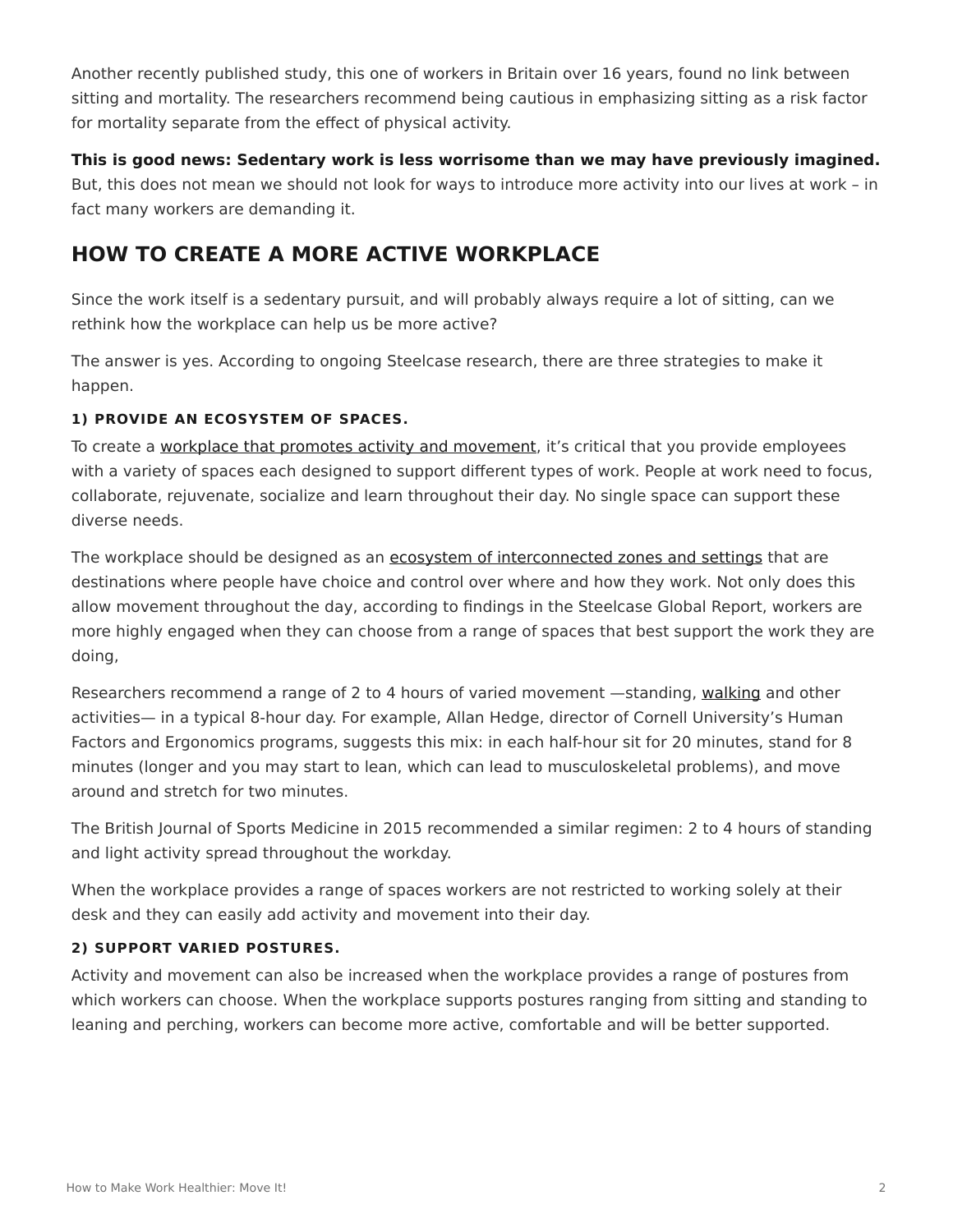### **3) ADDRESS STANDING CONCERNS; MAKE SITTING TRULY ACTIVE.**

It's important to note that just as too much sitting can limit activity, static standing is also not good for you. Avoid *static* standing, for a couple reasons. First, it doesn't necessarily use more energy than sitting. Research by Catrine Tudor-Locke, PhD, a kinesiologist at the University of Massachusetts, found that workers expended about the same amount of energy seated as standing.

Second, static standing can cause problems. Researchers from the Sensory-Motors Systems Lab in Zurich and the University of Michigan found that standing for five hours a day contributed to long-term back pain and musculoskeletal disorders.

Switch frequently between sitting and standing; that offers positive health outcomes according to the Human Factors and Ergonomics Society. One popular way to do it is with an adjustable-height desk. It allows the user move quickly and frequently between sitting and standing. Another healthy alternative is use of a treadmill desk. This incorporates active standing, walking and varied postures in a small footprint.

It's okay to lounge at work.

Since work is more collaborative, lounge and casual meeting spaces are increasingly important and these spaces should be designed to support various postures. [Collaborative seating](https://www.steelcase.com/products/conference-chairs/) should support postures such as reclining, standing-height and perching. People should have options – sometimes they will want to huddle at a table and other times they prefer to sit in a more relaxing and casual setting such as a "living room." They key is to provide as much choice as possible that support various postures even within a single environment, For example, in large meeting room the space should support both standing and sitting that encourages movement during the meeting.

#### Seating adjustability.

Today's workforce is diverse in age, gender, size and physical capabilities. Whether using a dedicated desk or moving from one space to another, workers need their space, furniture and tools to fit quickly and easily. People are more likely to be active, change posture and use different places when they know they can easily adapt the space to fit their needs.

No one has time to learn complicated chair adjustments, so they should be intuitive. Seating should fit the widest possible range of users and adjust easily. Adjustable height worksurfaces, moveable monitor arms, and easy access to power and worktools all help fit the workspace to the user.

**Sometimes people need to spend a lot of time sitting at their desk. But this does not mean that people cannot be supported properly. They need an active sitting experience.**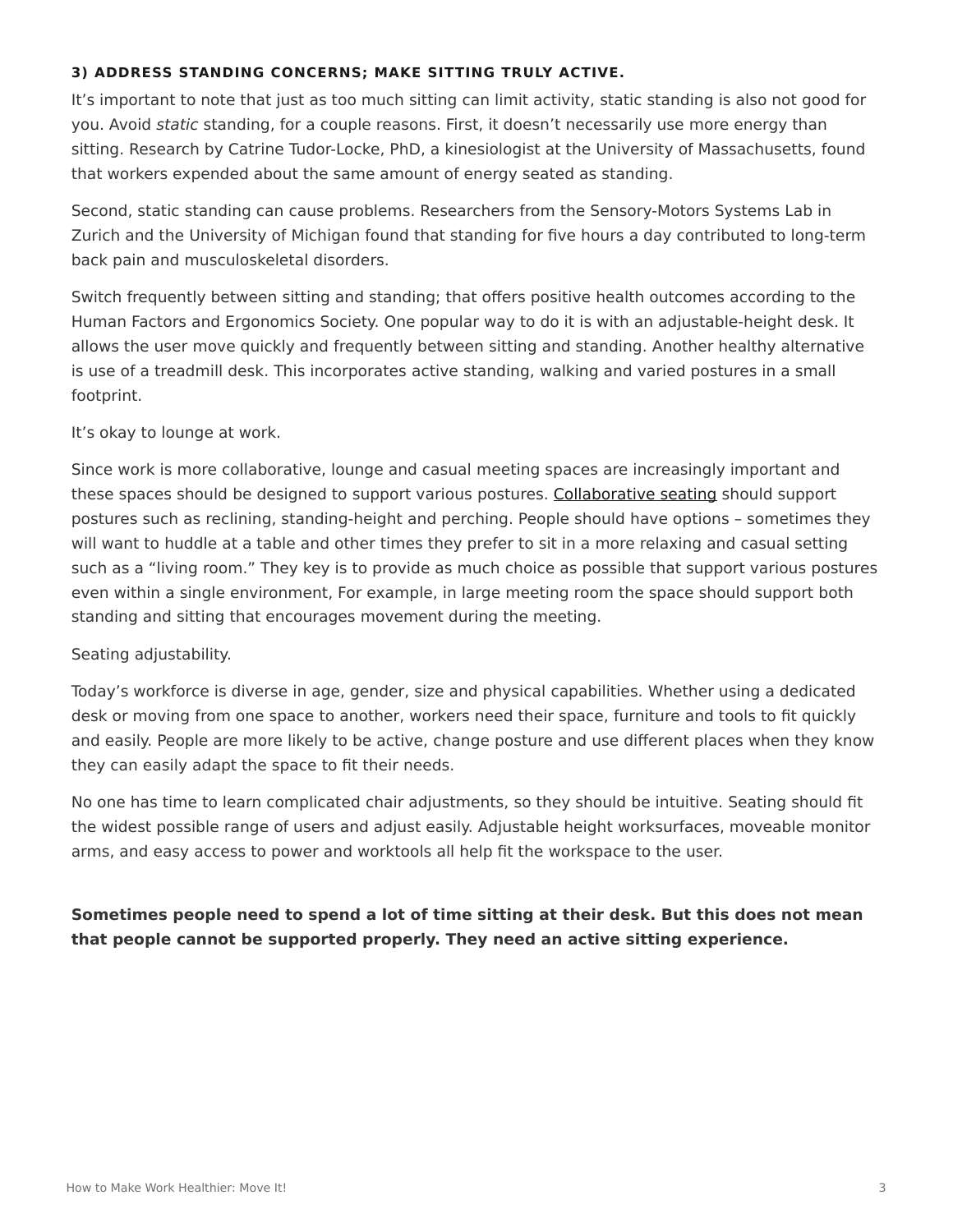## **ACTIVE SITTING**

Sometimes people need to spend a lot of time sitting at their desk. The nature of their work requires it. But this does not mean that people cannot be supported properly. They need an active sitting experience. Active sitting is supported when the chair the individual is sitting in allows or encourages them to move. The idea is that this movement is good for the human body and prevents some of the physical problems that occur from sitting by making the tasks they do while seated easier to perform.

### **DESIGN ISSUES WITH TODAY'S CHAIRS**

Too often workers sit in chairs that do not support the normal activity that happens while seated: Many people like to recline in their chair (which should be healthy for you) but it pulls you away from the worksurface, distances you from your work, technology and information. Screens are no longer at eye level, hands come off the keys, and we strain our necks and shoulders to use our devices. That's why we hunch, slump our shoulders and often return to a static, upright posture.

Also, when we recline, our lower spine naturally curves forward, yet most chair backs don't move in the same way. A gap forms between our lower back and the chair, our back sags backward to find support and this puts the back in a hunched, unnatural posture.

#### **GET A CHAIR THAT WORKS LIKE YOU**

[Supportive, ergonomic seating](https://www.steelcase.com/products/office-chairs/gesture/) needs to encourage active sitting, and it should support the user in any posture, and encourage movement and varying postures. So as you recline, for example, the chair back changes shape, just like your spine.

The tools we use change, but the basics of ergonomics are constant. Using just one posture —static sitting— puts strain on the body and can drain energy because of the lack of movement. This can not only lead to physical health problems, but cognitive issues too, such as poorer cognition, disengagement and a negative impact on overall wellbeing.

Active sitting helps us engage with the worksurface, our technology and materials because it keeps everything, even in recline, within what Steelcase researchers call the vision and reach zone. We're encouraged to move, knowing we'll be supported. Movement helps us stay fresh and productive.

By introducing products that support people properly, you can create a more stimulating, [healthier](https://www.steelcase.com/insights/articles/six-dimensions-of-wellbeing-in-the-workplace/) [workplace](https://www.steelcase.com/insights/articles/six-dimensions-of-wellbeing-in-the-workplace/) where workers can move easily between different workspaces and engage in different ways of working.

Many people have sedentary jobs that require a lot of sitting, but the workplace can help us be more active, provide better support and more comfort, and that's a boost to everyone's wellbeing.